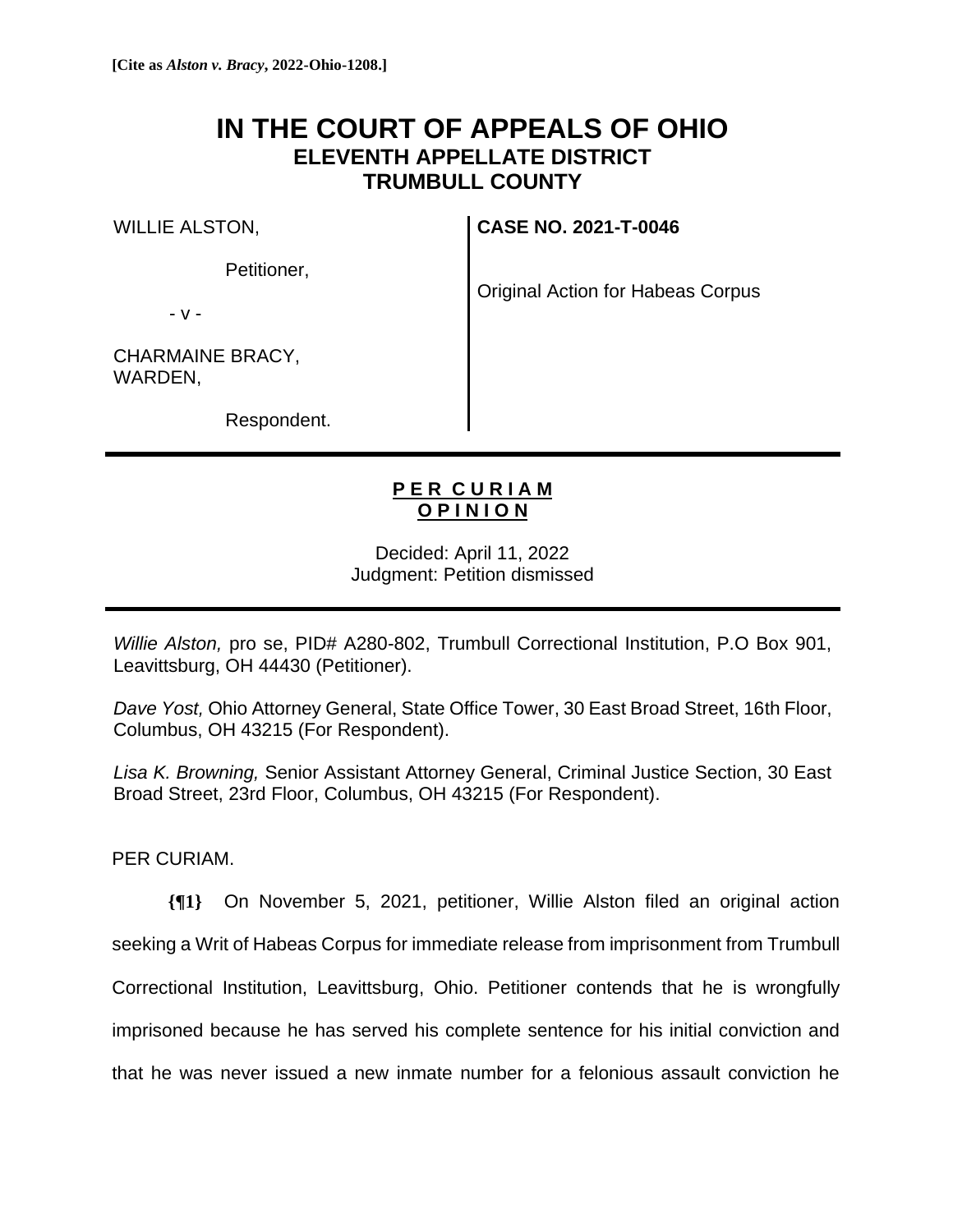received while imprisoned. For the following reasons, judgment is entered in favor of Respondent, Charmaine Bracy, Warden.

**{¶2}** Petitioner is currently imprisoned at the Trumbull Correctional Institution pursuant to his 1993 convictions for two counts of attempted murder and two counts of felonious assault. He was sentenced to a prison term of six to 25 years for each attempted murder count and 15 years for each felonious assault count with an additional mandatory three years to be served on each count for firearms specifications. *State v. Alston*, Lorain C.P. 92CRB042139 (Aug. 5, 1993). The additional firearms specifications were concurrent sentences. In 1995, while still imprisoned on his original convictions, petitioner was indicted, tried, and convicted for a felonious assault that occurred while incarcerated at the Lorain Correctional Institution. The court sentenced him to a three to five year prison term to run consecutive to his original sentence. *State v. Alston*, Lorain C.P 95CRB048159 (Jul. 16, 1998).

**{¶3}** Petitioner seeks a Writ of Habeas Corpus for immediate release claiming that he completed his sentence on the 1992 attempted murder and felonious assault case in May of 2020. Petitioner asserts that he is being wrongfully imprisoned on the 1995 assault conviction because he never received a new inmate number for the 1995 assault conviction and was therefore entitled to release upon completion of the 1992 sentence.

**{¶4}** Respondent filed a Motion for Summary Judgment. Although captioned as a motion for summary judgment, respondent's motion incorporated language of a Civ.R. 12(B)(6) motion to dismiss. The motion also attached supporting documentation including a sentencing computation which indicates that petitioner completed his 1992 sentence on May 26, 2020. This computation further indicates that because petitioner's 1995 assault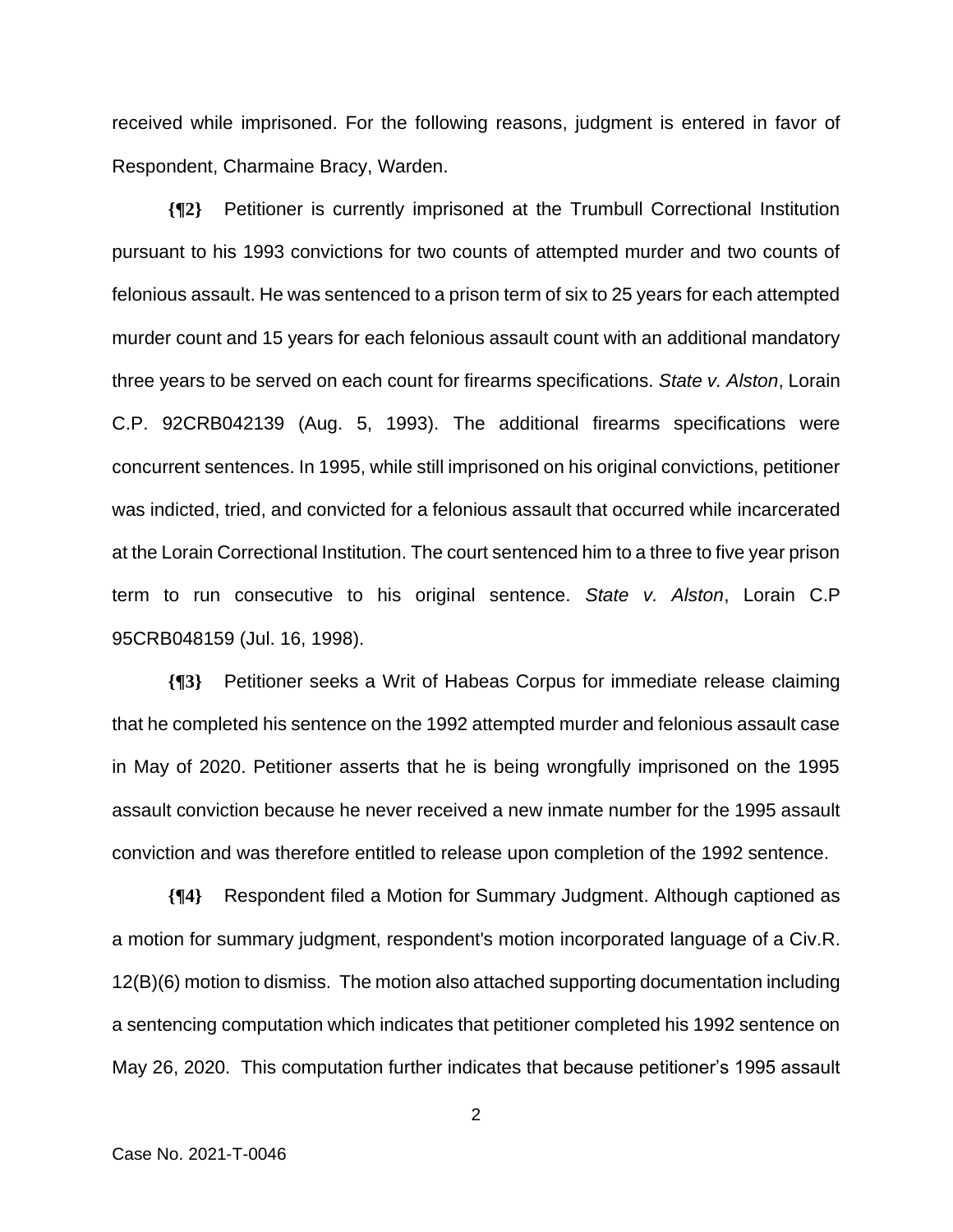conviction occurred while he was imprisoned, he did not receive a new inmate number. The felonious assault conviction was consecutive to his initial 1992 sentence and carried a maximum expiration of sentence of May 25, 2025. Petitioner's next parole board hearing is set for August of 2022.

**{¶5}** Petitioner filed an untimely Response to respondent's Summary Judgment Motion. In his motion, he stated the reason for the delay in filing his response was caused by the COVID-19 pandemic which has caused quarantines and limited inmate access to the law library.

**{¶6}** This court issued a judgment entry clarifying that we will consider respondent's motion as a motion for summary judgment rather than a Civ.R. 12(B)(6) motion. *See Jefferson v. Bunting*, 140 Ohio St.3d 62, 2014-Ohio-3074, 14 N.E.3d 1036, ¶ 11-13. The judgment entry also accepted petitioner's untimely filed Response and granted respondent 20 days to file a reply, if any. None has been filed

**{¶7}** Petitioner's Response argues that he is not challenging the jurisdiction of the court to sentence him, but rather the authority of the Ohio Department of Rehabilitation and Corrections to continue to incarcerate him in relation to his 1995 assault conviction. He states that when he completed his prison sentence for the 1992 attempted murder case, his inmate number should have been retired because he was not subject to further incarceration under that number. He argues that he is being unlawfully detained under the "retired" inmate number.

**{¶8}** A writ of habeas corpus is an extraordinary remedy that is appropriate only when the petitioner is entitled to immediate release from confinement. *State ex rel. Jackson v. McFaul*, 73 Ohio St.3d 185, 188, 652 N.E.2d 746 (1995). In order to be entitled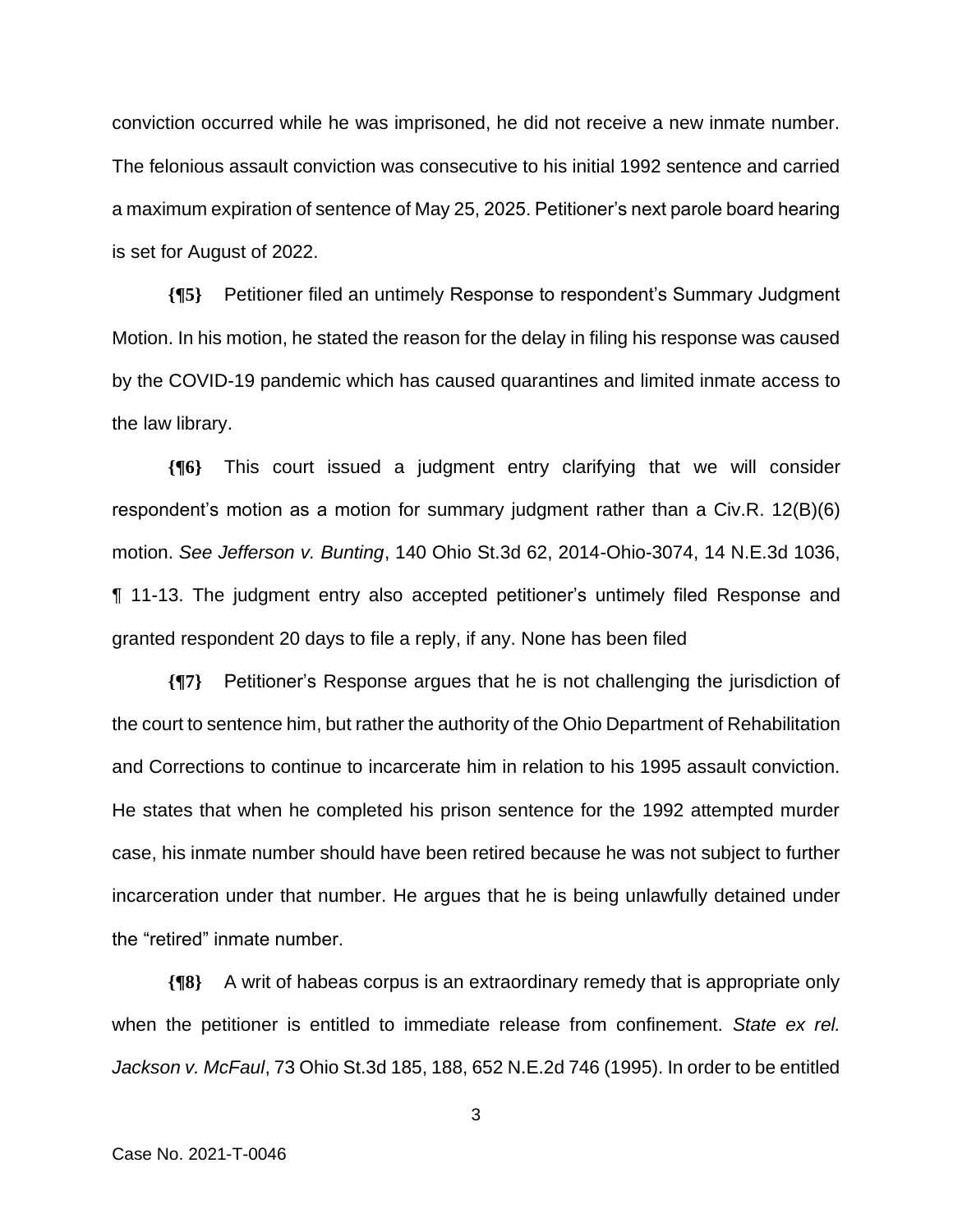to a writ of habeas corpus, petitioner must show that he is being unlawfully restrained of his liberty under R.C. 2725.01 and that he is entitled to immediate release from his imprisonment. *State ex rel. Cannon v. Mohr*, 155 Ohio St.3d 213, 2018-Ohio-4184, 120 N.E.3d 776, ¶ 10. "Habeas Corpus is generally available only when the petitioner's maximum sentence has expired and he is being held unlawfully. And in those circumstances, the writ is not available when there is an adequate remedy in the ordinary course of the law." (Citations omitted.) *Steele v. Harris*, 161 Ohio St.3d 407, 2020-Ohio-5480, 163 N.E.3d 565, ¶ 13.

**{¶9}** Pursuant to Civ.R. 56(C), summary judgment is proper when (1) the evidence shows "that there is no genuine issue as to any material fact," (2) "the moving party is entitled to judgment as a matter of law," and (3) "it appears from the evidence \*\* \* that reasonable minds can come to but one conclusion and that conclusion is adverse to the party against whom the motion for summary judgment is made," even when construing the evidence most strongly in the non-moving party's favor. Civ.R 56(C). Therefore, summary judgment will be appropriate if proof of the allegations contained in the complaint would still not entitle petitioner to release. *Id.* 

**{¶10}** R.C. 2725.01 provides that

Whoever is unlawfully restrained of his liberty, or entitled to the custody of another, of which custody such person is unlawfully deprived, may prosecute a writ of habeas corpus, to inquire into the cause of such imprisonment, restraint, or deprivation.

Under R.C. 2725.05, a writ of habeas corpus shall not be allowed when a person is in custody "by virtue of the judgment or order of a court of record, and that the court or magistrate had jurisdiction to \* \* \* render the judgment."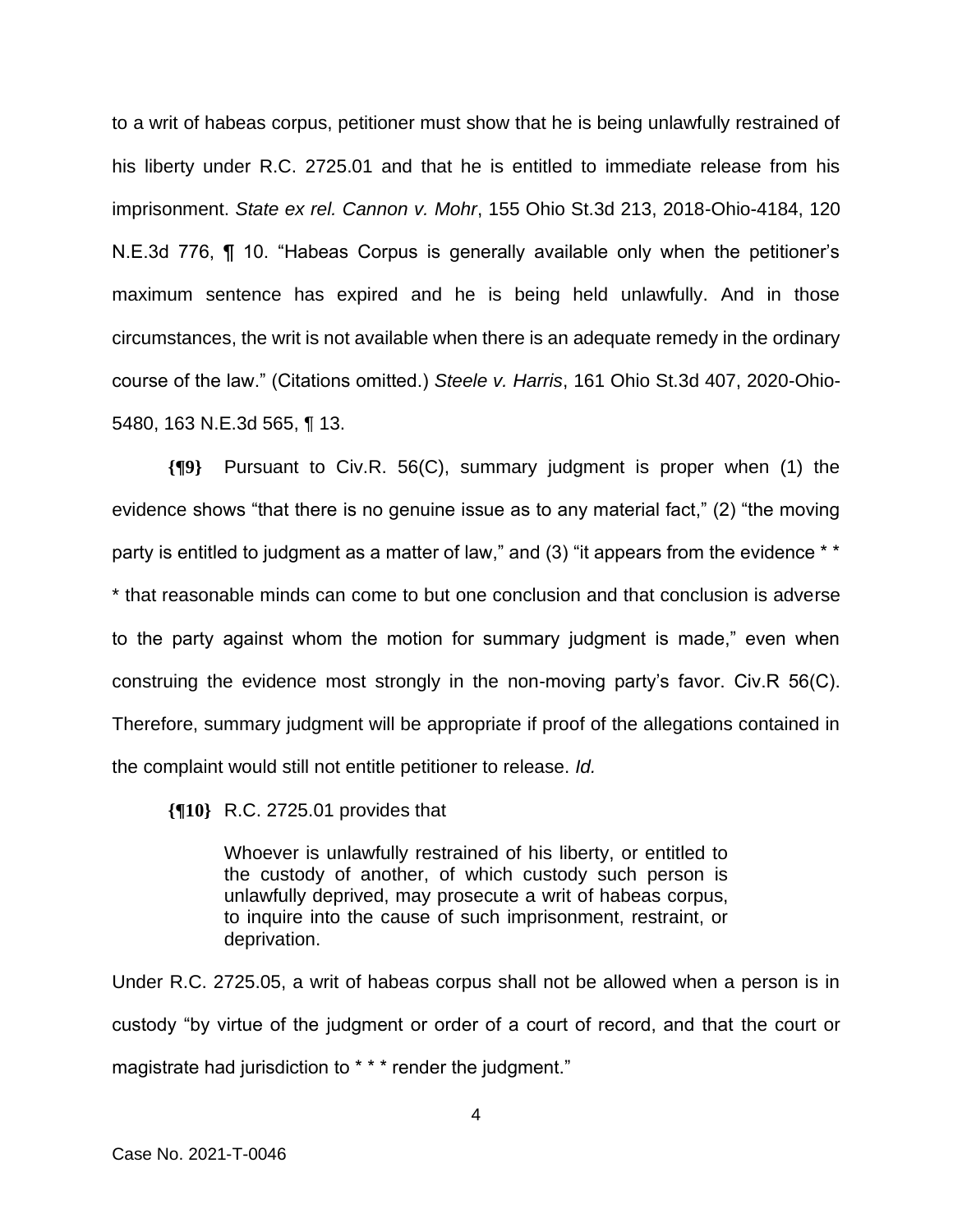**{¶11}** Petitioner has not questioned the jurisdiction of the court to render judgment and he has not alleged that he is imprisoned beyond the time that he was sentenced by the court. Moreover, petitioner has not asserted that his overall sentence has been calculated improperly entitling him to release at an earlier date than that calculated by respondent. Instead, he has argued that he is entitled to release because he was not issued a new inmate number for the 1995 felonious assault conviction which occurred while he was imprisoned for the 1992 attempted murder.

**{¶12}** A review of petitioner's sentencing entries in the 1992 and 1995 cases, as well as the additional material that respondent submitted, indicates that petitioner has not yet served his maximum sentence. Petitioner cited several cases in his petition for relief which he argues support his claim. However, each case cited involves inmates who were issued new inmate numbers when they committed new crimes while on parole or probation and had already been released from custody. Petitioner himself conceded that none of the cases he cited have facts that are directly comparable to his own. However, he argues that parole, probation, and incarceration are all different forms of sentences imposed by the court. This argument is without merit. Petitioner is not currently being held unlawfully.

**{¶13}** For this reason, respondent's Motion for Summary Judgment is well taken. Petitioner has not yet served his sentence which he received from a court of competent jurisdiction. There are no set of facts petitioner could prove that would entitle him to relief. *See O'Brien*, 42 Ohio St.3d at 245.

**{¶14}** In addition, respondent argues that petitioner has failed to comply with R.C. 2969.25(A) which requires an inmate commencing a civil action against a government